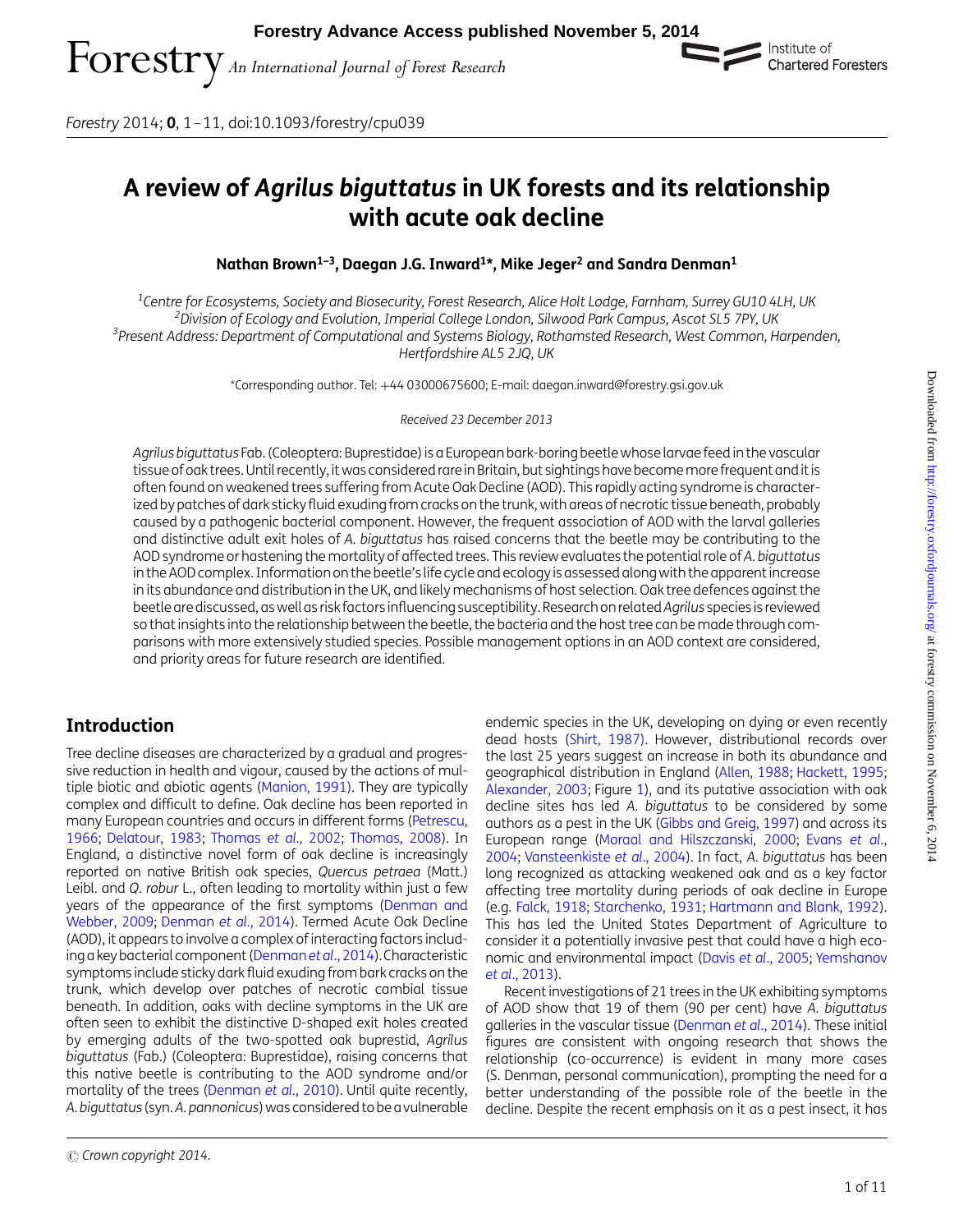been relatively little studied. This review presents the life cycle and ecology of A. biguttatus, examines its changing distribution in the UK and considers the possible role that the species might play in the AOD complex. Research upon related and better-studied Agrilus species is included to review the mechanisms through which host trees become attractive and susceptible to colonisation. The paper concludes by identifying important gaps in our understanding of A. biguttatus, and suggesting future avenues for research.

#### Agrilus species worldwide and oak species as host trees

The buprestid genus Agrilus is extraordinarily species-rich, and .3000 species have been described globally ([Bellamy, 2008\)](#page-8-0). Larvae tend to develop within the vascular tissues of trees or woody plants and are often host-specific, a trait that likely contributed to their diversity through adaptive radiation [\(Farrell, 1998](#page-9-0); [Bernhard](#page-8-0) et al., 2005).Only a few species are considered pests, typically these are exotic introductions. The most damaging buprestid to date is the emerald ash borer (EAB), A. planipennis Fairmaire, an Asian species introduced to North America via infested wood packing material (Haack et al[., 2002](#page-9-0); [Haack, 2005](#page-9-0)). Sharing no evolutionary history with the beetle, most American ash (Fraxinus) species exhibit little resistance and healthy trees are rapidly killed by the action of intensive larval feeding, making EAB an aggressive primary pest (Rebeket al[., 2005,2008\). Extensive control measures](#page-10-0) [have proved unsuccessful, and EAB continues to expand its range,](#page-10-0) [having killed tens of millions of trees to date \(Kovacs](#page-10-0) et al., 2010). [Of great concern is the recent introduction of EAB to European](#page-10-0) [Russia \(Baranchikov](#page-10-0) et al., 2008)[, where its damage potential is](#page-10-0) [now being realized \(Straw](#page-10-0) et al., 2013). [The native North American](#page-10-0) species A. anxius [Gory \(bronze birch borer\) is considered to pose](#page-10-0) [a similarly severe threat to European birch species that would prob](#page-10-0)[ably have little resistance if it were introduced into Europe \(Nielsen](#page-10-0) et al., 2011), prompting recent measures to try and prevent such an [occurrence \(EPPO, 2011\).](#page-10-0)

Worldwide, a number of Agrilus species utilize oak species as host trees, and several have been reported to contribute to their decline or mortality. The gold-spotted oak borer A. auroguttatus Schaeffer (GSOB) has been brought for the first time into contact with 'naïve' host species of oak in South California, through anthropogenic introduction, where it has become a primary mortality agent of healthy trees [\(Coleman and Seybold, 2008, 2011\). More](#page-8-0) [often, where host and pest species have co-evolved, healthy](#page-8-0) [trees are generally able to resist attack, so trees tend to be physio](#page-8-0)[logically stressed or altered in biochemical status before they](#page-8-0) [become susceptible. In North America, the native two-lined chest](#page-8-0)nut borer A. bilineatus [Weber is a key factor contributing to the](#page-8-0) [death of weakened oak \(Haack and Benjamin, 1982\), whereas in](#page-8-0) Europe A. sulcicollis Lacordaire, [A. angustulus](#page-8-0) Illiger and A. biguttatus [have all been similarly implicated \(Moraal and Hilszczanski,](#page-10-0) [2000\). In total, four of the eight known British](#page-8-0) Agrilus species [have been recorded colonizing oak \(Levey, 1977;](#page-8-0) [James, 1994;](#page-8-0) [Hodge, 2010;](#page-8-0) [Sage, 2010\).](#page-8-0) Of these, A. biguttatus [is the largest](#page-8-0) [species, its larvae developing within the bark of the main stem,](#page-8-0) [whereas those of the other species tend to develop in branch](#page-8-0) [bark, or in trees of small stem diameters \(Bily, 1982;](#page-8-0) [Moraal and](#page-10-0) [Hilszczanski, 2000\). Trapping trials at AOD sites in England caught](#page-8-0)

[all four species associated with oak \(Brown, 2013\), although](#page-8-0) A. biguttatus [was the only species consistently present.](#page-8-0) Agrilus sulcicollis[, first recorded in England in 1992 \(James, 1994\)](#page-8-0) [and re](#page-8-0)[cently introduced to North America \(Haack](#page-8-0) et al., 2009; [Jendek](#page-9-0) [and Grebennikov, 2009\), was recorded at all the southern and](#page-8-0) [eastern sites. This species typically prefers to be higher in the](#page-8-0) [crown or on smaller hosts \(Moraal and Hilszczanski, 2000\) but](#page-8-0) [has been observed on main stems at AOD sites, where small exit](#page-8-0) [holes suggest that it may also breed.](#page-8-0)

### Life cycle and ecology of A. biguttatus

Adult A. biguttatus beetles are metallic green/blue in colour, with a narrow, elongate form; the front of the head is flattened, with prominent oval eyes. They can be readily distinguished from the other native British Agrilus species by the single pair of white spots located on the last third of the elytra, adjacent to the suture (Figure [1](#page-2-0)). At 10 –13 mm in length, adults are generally larger than the other UK Agrilus species, but there is some size overlap. Distinguishing larvae of the different species is more difficult, but they may be differentiated from other wood-boring Coleoptera, being apodous, dorso-ventrally flattened, with a characteristic wide first thoracic segment (prothorax), which largely envelops the head, and narrowed second and third (meso- and meta-) thoracic segments. Posteriorly are two sclerotized spines on the anal segment (Figure [2\)](#page-2-0) ([Bily, 1982;](#page-8-0) [Chamorro](#page-8-0) et al., 2012).

A large part of the life cycle of A. biguttatus takes place within the vascular tissue of mature oak [\(Moraal and Hilszczanski, 2000;](#page-10-0) Evans et al[., 2004](#page-9-0); [Vansteenkiste](#page-10-0) et al., 2004). Adult beetles generally emerge from May to July [\(Habermann and Preller, 2003\)](#page-9-0), with peak emergence periods likely to vary according to local and seasonal climate. Newly emerged adult beetles feed in tree crowns, primarily upon oak foliage, but also sycamore and beech ([Wach](#page-10-0)[tendorf, 1955;](#page-10-0) [Habermann and Preller, 2003](#page-9-0)). Mate choice is made visually by males in flight, detecting females feeding on foliage below ([Domingue](#page-8-0) et al., 2011). Mated females deposit eggs within cracks and crevices in the bark of suitable host trees, typically between bark plates where larvae have a minimal thickness of outer bark to tunnel through to reach the vascular tissue. Egg-laying has been observed under artificial conditions with initially soft-shelled eggs deposited in variable-sized clusters of up to 30 eggs (Katy Reed, personal communication; [Wachtendorf,](#page-10-0) [1955](#page-10-0)). The preference for oviposition and subsequent initial larval development on the warmer south-facing side of host trees has been widely noted [\(Starchenko, 1931](#page-10-0); [Wachtendorf, 1955](#page-10-0); [Hart](#page-9-0)[mann and Blank, 1992;](#page-9-0) [Habermann and Preller, 2003\)](#page-9-0). Egg development rate is temperature dependent and has been observed in laboratory conditions to take from 2 to 6 weeks accordingly (Katy Reed, personal communication) Newly hatched larvae burrow into the inner bark and develop by feeding in both the outer sapwood and phloem, creating sinuous galleries of up to 1.5 m long, which become steadily wider as the larvae grow, from  $<$ 1 up to 3-4 mm diameter ([Vansteenkiste](#page-10-0) et al., 2004). Larvae are reported to progress through five instars and, when fully grown, are between 25 and 43 mm in length ([Moraal and Hilszczanski,](#page-10-0) [2000](#page-10-0)). Generation time is thought to take 1 –2 years, varying geographically, suggesting a flexible life cycle responsive to local conditions, of which temperature and host vigour are probably the dominant factors. Larvae excavate pupal cells in the bark plates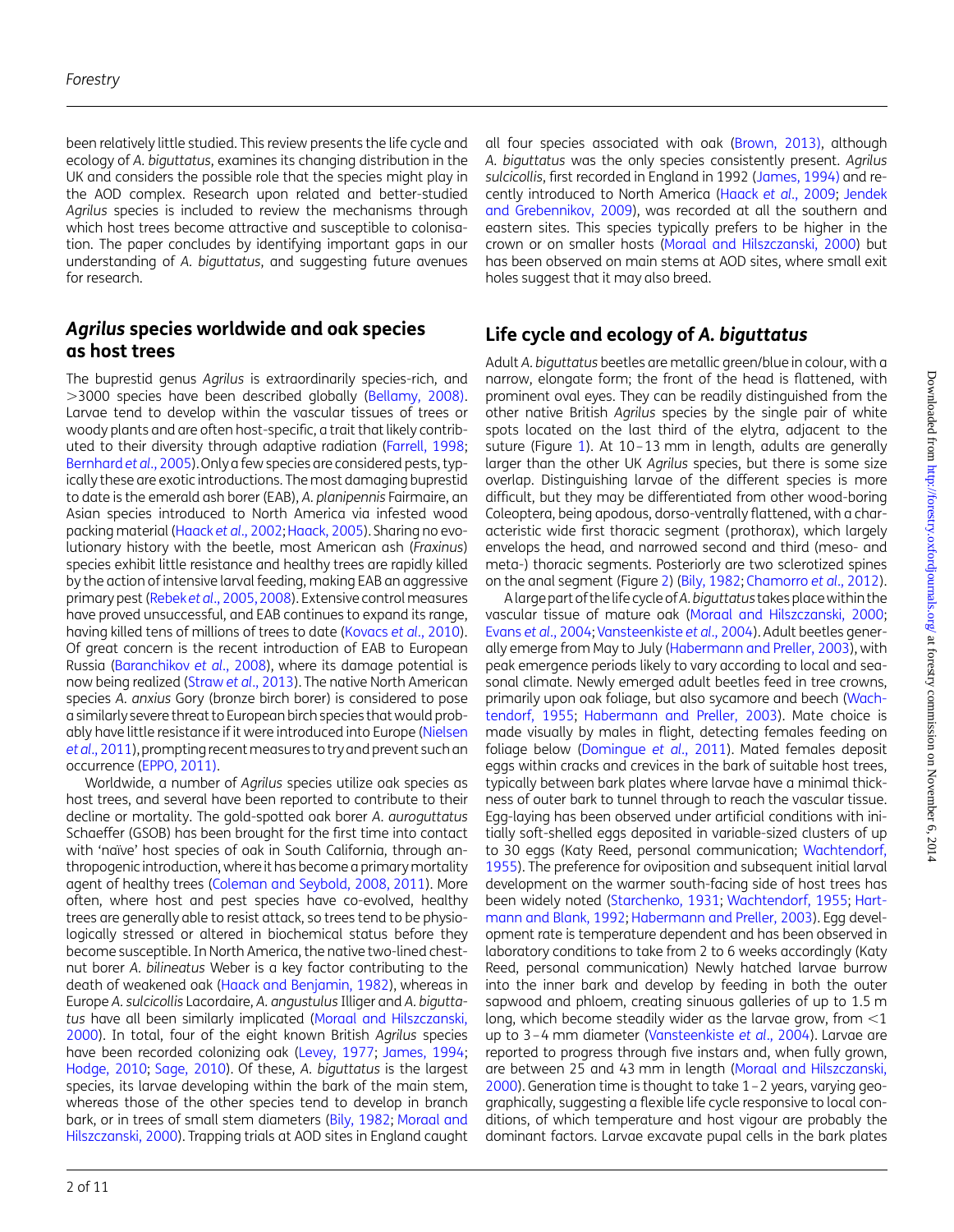<span id="page-2-0"></span>

Figure 1 Adult Agrilus biguttatus.



Figure 2 Agrilus biguttatus larva.

near to the surface, where they overwinter in a folded position (Figure 3). Pupation occurs in the spring, taking  $\sim$ 14 days [\(Haber](#page-9-0)[mann and Preller, 2003](#page-9-0)), after which the adult beetle emerges through a characteristic D-shaped exit hole, typically 2.5 –4 mm wide (Figure 4).

## Distribution and abundance

Agrilus biguttatus is widespread across central Europe, extending east to the Ukraine and south to North Africa ([Bily, 1982](#page-8-0); [Davis](#page-8-0) et al[., 2005](#page-8-0)). Most of this range is characterized climatically as mild to warm, or having warm continental summers. The British population is at the northerly limit of this range and until the 1970s was regarded as exhibiting a relictual distribution, occurring in just a few ancient woodland sites such as the New forest and Sherwood ([Fowler, 1888](#page-9-0);[Allen, 1973;Alexander, 2003\)](#page-8-0).Increasingly frequent observations since the mid-1980s suggest an expand-ing geographical range in Britain [\(Foster, 1987](#page-9-0); [Allen, 1988;](#page-8-0) [Hackett,](#page-9-0) [1995](#page-9-0)). Recent records expand the known distribution of the beetle as far west as Wiltshire and Gloucestershire, and as far north as Manchester (Keith Alexander, personal communication; Figure [5](#page-3-0)). Of particular note is that the distribution of AOD in the UK covers a similar range to that of A. biguttatus. Contrasting with the apparent expansion in range and abundance of A. biguttatus is the



Figure 3 Pre-pupal larva of Agrilus biguttatus, exposed within its pupal cell excavated in the outer bark of host oak tree.



Figure 4 D-shaped exit hole created in the outer bark by an emerging adult Agrilus biguttatus.

likelihood that under-recording of the buprestid is likely to have been a factor in the past, due to lower awareness of the beetle, limited survey effort and a lack of recognition of the characteristic exit holes ([Hackett, 1995\).](#page-9-0) However, recent range expansion has been reported elsewhere along its northerly limit, into Denmark ([Pedersen and Jørum, 2009\)](#page-10-0), and increasing abundance was described in the Netherlands in the mid-1990s ([Moraal and Akkerhuis,](#page-10-0) [2011](#page-10-0)).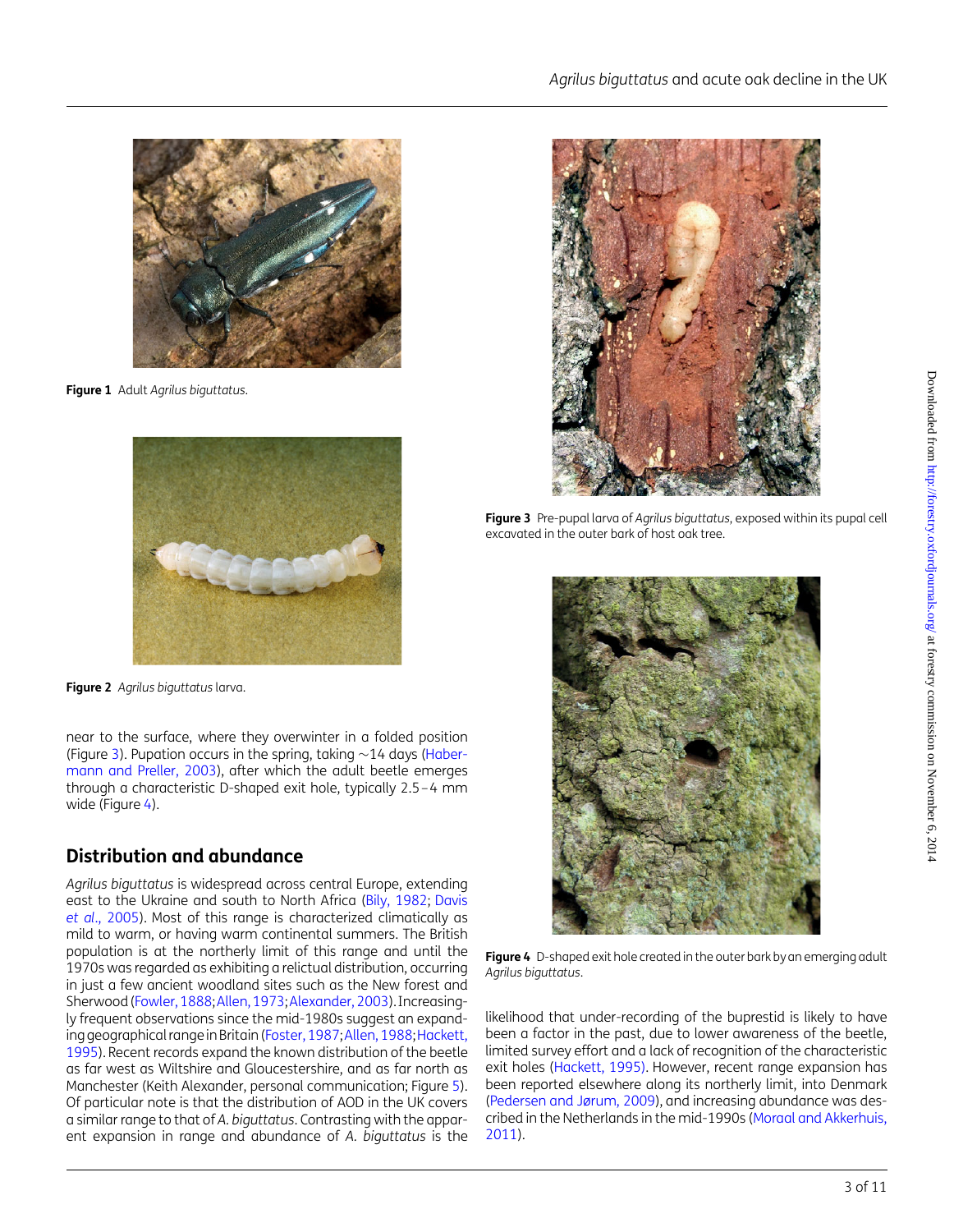<span id="page-3-0"></span>

Figure 5 The historical distribution records of Agrilus biguttatus in the UK, pre-1980s to present time, and the reported distribution of AOD to date. Number of A. biguttatus sightings: 1800s–1979,  $n = 23$ ; 1980–1989,  $n = 36$ ; 1990–1999,  $n = 159$ ; 2000 to present,  $n = 200$ . The information used here was sourced through the NBN Gateway website and included the following resources: Biological Records Centre, National Trust, Natural England, Countryside Council for Wales, Royal Horticultural Society, Leicestershire & Rutland Coleoptera, Suffolk Biological Records Centre, Kent & Medway Biological Records Centre, Norfolk Biodiversity Records Centre, Worcester Biological Records Centre, Herefordshire Biological Records Centre, Tullie House Museum and the personal records of Keith Alexander (Accessed November 2012). The NBN and its data contributors bear no responsibility for the further analysis or interpretation of this material, data and/or information. Copyright @ Crown Copyright. All rights reserved NERC 100017897 2004. Additional points are included from Forest Research Disease Diagnosis and Advisory Service (DDAS). @ Crown copyright. All rights reserved. Forestry Commission. 100025498. [2013].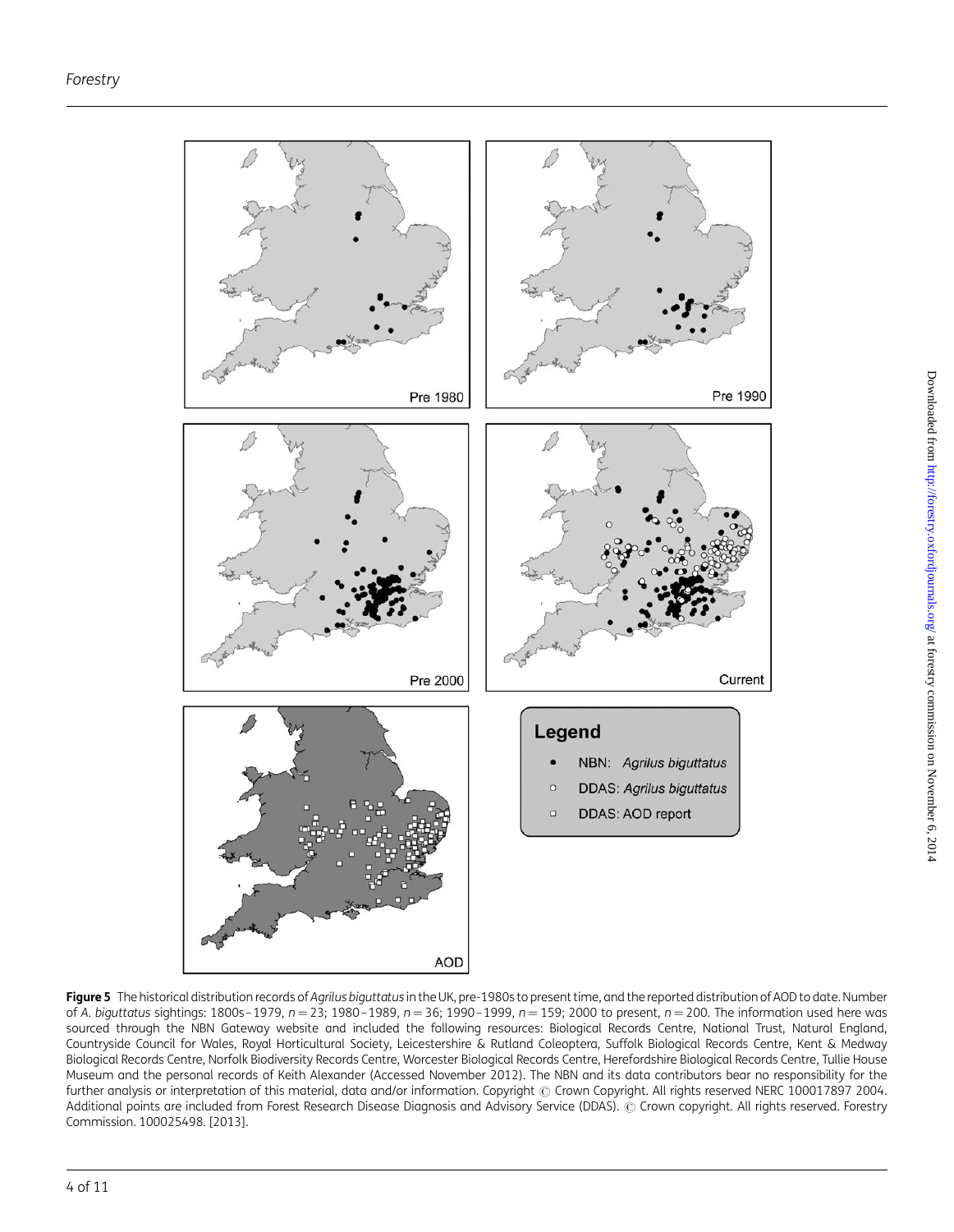A warming climate may be one cause of the apparent increase in the British A. biguttatus population (Alexander, 2003; Broadmea[dow and Ray, 2005](#page-8-0)). In addition to its preference for oviposition on south-facing stems, this thermophilic species basks in full sunlight and is more active when it is warm ([Allen, 1988](#page-8-0); [Habermann and](#page-9-0) [Preller, 2003](#page-9-0); [Domingue](#page-8-0) et al., 2011). However, host availability may have also contributed a role. For example, in 1987, a severe storm across southern Britain caused windthrow to an estimated 15 million trees and damagedmany others, temporarily increasing the abundance of susceptible hosts for attack [\(Hackett, 1995\)](#page-9-0). Host availability would have been further influenced by the major droughts in 1990 –92 and 1995–97, which were widespread and protracted (Marsh et al[., 2007\)](#page-10-0), causing tree stress and mortality. Drought stress impairs the ability of trees to resist attacks from secondary organisms, including wood-boring buprestids [\(Mattson and](#page-10-0) [Haack, 1987](#page-10-0); [Wargo, 1996](#page-10-0); [McDowell](#page-10-0) et al., 2008; [Jactel](#page-9-0) et al., [2012](#page-9-0)). The generalized decline of oak is believed to have been intensified across Europe by drought, in combination with other stress factors such as severe defoliation by caterpillars [\(Thomas,](#page-10-0) [2008\)](#page-10-0).

#### Host selection

Agrilus biguttatus primarily lays eggs on Quercus robur and Q. petraea, although other occasional hosts have been reported, including Q. pubescens Willd., Q. ilex L., Q. suber L., Q. pyrenaica Willd. andQ. cerris L. together with Fagus sylvatica L., Castanea sativa Mill. and very rarelyQ.rubraL. [\(Bily, 1982;](#page-8-0)[Moraal and Hilszczanski, 2000](#page-10-0); Davis et al[., 2005](#page-8-0)). Female beetles are thought to select oviposition sites on host trees that are physiologically stressed byone or a combination of factors [\(Moraal and Hilszczanski, 2000](#page-10-0); [Vansteenkiste](#page-10-0) et al[., 2004](#page-10-0)). In addition to drought, reported triggers of decline include severe defoliation by caterpillars (including gypsy moth Lymantria dispar L., and oak leaf roller moth Tortrix viridana L.), foliage colonisation by powdery mildew (Erysiphe alphitoides Griffon & Maubl.) or damage caused by winter frosts ([Falck, 1918](#page-9-0); [Starchenko, 1931;](#page-10-0) [Wachtendorf, 1955;](#page-10-0) [Jacquiot, 1976;](#page-9-0) [Hartmann](#page-9-0) [and Blank, 1992](#page-9-0); [Gibbs and Greig, 1997](#page-9-0)). Root decay fungi such as Armillaria spp. (Fr.:Fr.) Staude., Gymnopus (syn. Collybia) fusipes (Bull.) Gray and Phytophthora spp. de Bary also play a key role in the early stages of oak decline (Marcais et al., 2011).

Agrilus biguttatus exhibits a preference for larger, mature hosts measuring at least 30 –40 cm DBH (diameter at breast height, 1.3 m) ([Moraal and Hilszczanski, 2000\)](#page-10-0), and having an inner bark thickness of  $>$ 10-13 mm [\(Vansteenkiste](#page-10-0) et al., 2004). Sufficient inner and outer bark thickness is likely to be important to protect developing larvae from predatory woodpeckers and parasitoid wasps, as well as allowing the construction of pupal cells. Beetle colonisation takes place on the main stem, from the buttress up to 16–20 m above ground, occasionallyextending tolarger branches [\(Wachtendorf, 1955;](#page-10-0) [Vasanthakumar](#page-10-0) et al., 2008). Larger-scale attacks have been observed on more open oak stands [\(Starchenko,](#page-10-0) [1931;](#page-10-0)[Habermann and Preller, 2003\)](#page-9-0). Theincreased light andwarmth facilitates faster development, which limits larval exposure time to predators and parasitoids, and to host defence mechanisms.

The precise method of host selection by A. biguttatus is unclear, but attraction to susceptible oak may be mediated via changing visual and biochemical cues. These cues signal the altered quality of tree defences due to natural senescence, defoliation,

drought stress and damage from biotic and abiotic agents. Visual cues may be important to some degree, since EAB clearly demonstrates colour attraction, landing preferentially on purple- or light green-coloured traps [\(Francese](#page-9-0) et al., 2008; Crook et al[., 2009\)](#page-8-0). The reason for these preferences is unclear but may involve a response to the wavelengths of reflected light associated with good quality oviposition (stems) or feeding (foliage) sites. Notably, trapping studies in the UK have recently demonstrated that A. biguttatus exhibits similar colour preferences [\(Brown,](#page-8-0) [2013\)](#page-8-0). The importance of host volatiles to some Agrilus species has been more clearly established. For example, elevated levels of bark sesquiterpenes and green-leaf volatiles, released by stressed or damaged ash trees, are attractive to EAB, generating large electrophysiological responses in their antennae [\(Rodriguez-](#page-10-0)Saona et al[., 2006\)](#page-10-0) and increasing trap catches when used as lures (Crook et al[., 2008](#page-8-0); [Crook and Mastro, 2010](#page-8-0)). Consideration of host selection by the North American species A. bilineatus may be helpful as it shares a similar life cycle and host preference with A. biguttatus ([Haack and Benjamin, 1982\)](#page-9-0). Both species are native buprestids attacking oak hosts with which they have co-evolved. Oak bark volatiles have been demonstrated to be attractive to A. bilineatus, which can locate potential hosts within 24 h of a stress-inducing injury (phloem-girdling) ([Dunn](#page-8-0) et al., [1986a](#page-8-0)). Non-girdled control trees and recently dead (xylemgirdled) trees were not attractive to A. bilineatus. Despite a 1 : 1 sex ratio, over 80 per cent of individuals attracted were female, pre-sumably searching for suitable oviposition sites ([Dunn](#page-8-0) et al., [1986a](#page-8-0)). Quercus robur also releases volatiles when under insect attack [\(Vrkocova](#page-10-0) et al., 2000), which could increase their attraction to A. biguttatus. Mass attack has been shown to overwhelm host tree defence mechanisms and result in increased larval survival rates in EAB (Duan et al[., 2010\)](#page-8-0). In some circumstances, this strategy may be utilized by A. biguttatus, for instance where  $>700$ adults have been recorded emerging from a single tree ([Moraal](#page-10-0) [and Hilszczanski, 2000\)](#page-10-0).

Moisture-content is an important factor inAgrilus larval development. EAB larvae have been shown to more often feed downwards on the host stem, where the phloem tissue has a higher water content than above the feeding area (Chen et al[., 2011\)](#page-8-0).This behaviour was shown experimentally to improve growth and decrease mortality of the larvae. This probably explains why both A. bilineatus (on oak) and EAB (on ash) have been shown to lay successive generations of eggs below earlier-laid ones on their host trees ([Haack](#page-9-0) [and Benjamin, 1982;](#page-9-0)[Cappaert,](#page-8-0) et al., 2005). Investigation of experimentally killed oak trees found that A. bilineatus larvae within the phloem died, probablydue to desiccation (Duanet al[., 2010\)](#page-8-0). The relationship of Agrilus with water stress in the host tree therefore appears to be finely balanced. Drought lowers the resistance of trees to attack, but the window of opportunity for the beetle is limited, as the death of the tree causes a reduction in water content, which will be lethal to inadequately developed larvae.

#### Host response and resistance

Deciduous trees employ a combination of physical and chemical defences against wood-boring insects, many of which are generalized responses induced by wounding. Their complex nature means that it can be difficult to determine the precise form of resistance against a specific pest. Reduced defensive capabilities are likely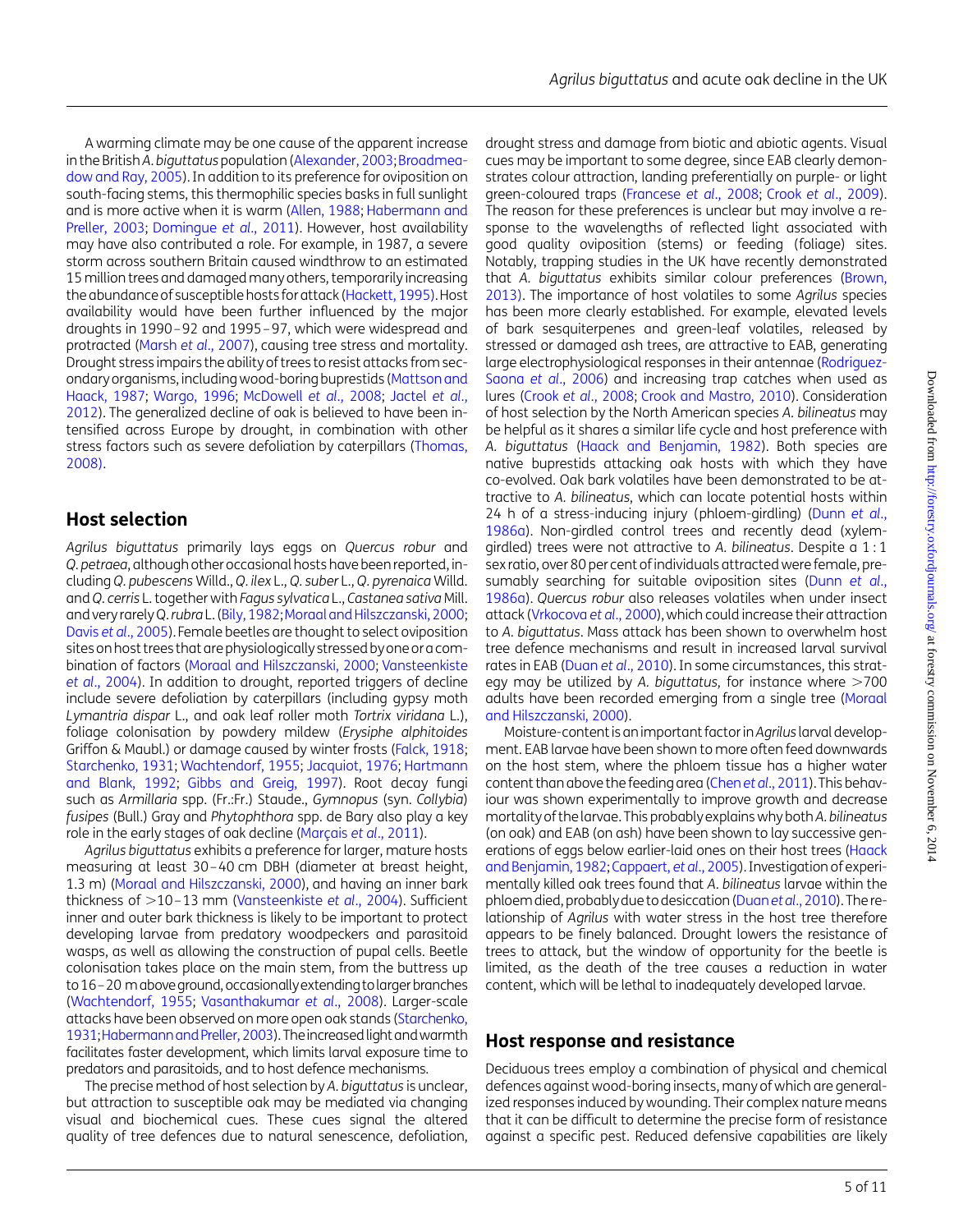to increase the colonisation success of A. biguttatus, resulting in increased feeding damage. It is generally considered that girdling (i.e. severing the phloem and/or xylem tissues) causes the death of the tree [\(Moraal and Hilszczanski, 2000\)](#page-10-0). However, it has been demonstrated that experimentally phloem-girdled oaks tend to recover in the absence of Agrilus (Dunn et al.[, 1986b](#page-9-0)), and it may be that a host defence mechanism, triggered by larval feeding, in fact hastens the death of the tree ([Jacquiot, 1976\)](#page-9-0). Oaks are known to produce tyloses in response to localized Agrilus damage to the sapwood [\(Vansteenkiste](#page-10-0) et al., 2004). These are outgrowths of specialized parenchyma cells projecting into the xylem vessels, which prevent fluid movement, and are part of the general compartmentalisation process to limit damage or prevent pathogen movement around a wound. Multiple and widespread larval galleries may cause extensive tyloses, leading to serious impairment of water transportation within the tree. This may be further exacerbated by drought conditions, and tree death may follow ([Jacquiot, 1950a](#page-9-0); [Jacquiot, 1976\)](#page-9-0).

One of the earliest symptoms of an A. biguttatus attack has been reported as the exuding of fluid from bark cracks located above areas of necrosis. This has been considered to be a host response to larval damage (e.g. [Falck, 1918;](#page-9-0) [Jacquiot, 1950a](#page-9-0); [Hartmann and Blank, 1992\)](#page-9-0) and may be a defence mechanism against Agrilus attack, by drowning larvae (e.g. [Hanks](#page-9-0) et al., [1991](#page-9-0)). However, these symptoms closely match those described for AOD and may be the result of bacterial infection rather than Agrilus attack, which can also occur without the production of these symptoms. Oaks do not have a preformed fluid defence like the resin production of many conifers, and the role of localized fluid exudation is uncertain. The sticky exudates characteristic of AOD and other maladies (also termed slime-flux or stem bleeding) tend to be produced when pathogens enter wounded oak bark. The reaction may be produced too slowly to be an adaptive defence against boring insects (Dunn et al[., 1990](#page-9-0)), although mid-instar larvae have been seen to be apparently drowned in their galleries on an AOD symptomatic oak ([Denman](#page-8-0) et al., 2014).

Callus formation is more evidently an important defence mechanism against A. biguttatus (and other bark-boring beetles), by overgrowing larval galleries [\(Jacquiot, 1976](#page-9-0); [Vansteenkiste](#page-10-0) et al., [2004](#page-10-0)). This is likely to be most effective against either the early larval instars which feed and move more slowly than the later instars, so can be overgrown by the callus tissue [\(Dunn](#page-9-0) et al., [1990](#page-9-0); Duan et al[., 2010](#page-8-0)), or against overwintering larvae ([Fierke](#page-9-0) [and Stephen, 2008](#page-9-0)). [Jacquiot \(1976\)](#page-9-0) reported that A. biguttatus frass when added to fresh oak tissue induced a callusing response, but the chemical components involved were not identified, and the reaction may have been a generalized wound response against microbial action. A similar process follows wounding or pathogen infection, where callus forms to cover the damaged area with a thick protective layer, eventually allowing a normal growth ring structure to resume on its outer layers ([Pearce, 1996\)](#page-10-0). A strong callusing response is a good indicator of tree vigour (Dunn et al[., 1990](#page-9-0)) and correlates with the tree's ability to repel an attack and successfully recover. In AOD, the callus tissue is lignified, giving the host tissue greater strength and resilience against further pathogen and insect attack ([Denman](#page-8-0) et al., 2014). Following wounding, lignin and suberin deposition in the surrounding tissues limits desiccation and pathogen entry ([Biggs, 1985\)](#page-8-0) and may also play an antifeedant role. Other chemical defences deployed by angiosperms against phloem-feeding insects include diverse secondary metabolites

such as phenolics which can act as feeding deterrents or enzyme inhibitors ([Bennett and Wallsgrove, 1994](#page-8-0)) and defensive proteins which may be directly toxic or disrupt nutrient uptake [\(Zhu-](#page-10-0)[Salzman](#page-10-0) et al., 2008). Manchurian ash, Fraxinus mandshurica Rupr. is the most resistant species to EAB and produces phenolic compounds with antifeedant and growth inhibiting effects ([White](#page-10-0)hill et al[., 2012](#page-10-0)).

Our present understanding of a host tree's ability to resist attack is that it is limited by its carbohydrate reserves. A study by Dunn et al[. \(1987\)](#page-9-0) found that white oak (Q. alba L.) trees with low winter starch reserves were more susceptible to attack by A. bilineatus the following year. Those trees with the lowest starch reserves were the most heavily attacked and were killed. Reserve levels in the dormant season reflect the vigour of a tree, and its success in the production of the carbohydrates through photosynthesis. Starch reserves are important for the production of defensive compounds and callus tissue. Dunn et al[. \(1990\)](#page-9-0) found that trees successfully colonized by A. bilineatus had a limited ability to produce callus tissue. Similarly, studies of callus formation by the oak Q. rubra against attack by the native cerambycid beetle Enaphalodes rufulus Haldeman found healthy oaks (as defined from increment cores) to exhibit better compartmentalisation and faster wound closure, with associated lower larval survival rates, than declining oaks [\(Fierke and Stephen, 2008;](#page-9-0) [Haavik and Stephen, 2011](#page-9-0)). The health of the tree is critical in its ability to respond to attacking insects. Drought stress, defoliation or disease all deplete carbohydrate reserves and suppress the ability to respond to Agrilus attack.

### A. biguttatus and AOD

AOD in the UK is typically identified on established oaks ( $>50$  years old), which are also preferred by A. biguttatus for their thick bark, required for larval development and pupation. The spongy necrotic tissue typically found beneath the bark in AOD trees consistently yields a suite of bacterial species including Gibbsiella quercinecans gen. & sp. nov. and Brenneria goodwinii sp. nov. (Brady et al[., 2010,](#page-8-0) [2012](#page-8-0); [Denman](#page-8-0) et al., 2012), but larval galleries of A. biguttatus are also frequently found in close proximity to the lesions. Agrilus biguttatus activity was apparent on 90 per cent of trees sampled for bacterial isolations [\(Denman](#page-8-0) et al., 2014; Denman personal communication), illustrating that the similar distribution of A. biguttatus and AOD sites in the UK (Figure [1](#page-2-0)) also occurs at the level of individual trees. Not all of the symptomatic trees displayed exit holes, perhaps hinting at a role for host resistance against developing larvae ([Brown, 2013\)](#page-8-0). A study in Belgium also found correlation between 'AOD-type' symptoms (bark cracks and fluid exudation) and the presence of A. biguttatus galleries, with exit holes only present on some of the trees [\(Vansteenkiste](#page-10-0) et al., [2004](#page-10-0)). This suggests a wider co-occurrence between the buprestid attack and necrosis, although both factors have been reported in isolation. Stem bleeding has also been reported in association with GSOB [\(Coleman and Seybold, 2008, 2011\), but studies have](#page-8-0) [focused on fungal associates \(Lynch](#page-8-0) et al., 2014)[. Species of](#page-8-0) Gibbsiella and Brenneria [bacteria have however been isolated](#page-8-0) [from a black oak tree,](#page-8-0) Q. kelloggii [Newb. in a GSOB-infested site](#page-8-0) [\(Denman, 2010\), and from several coast live oak,](#page-8-0) Q. agrifolia Née (Lynch et al[., 2014\).](#page-8-0) Gibbsiella [species have also been isolated from](#page-8-0) [digestive tracts of larval insects including EAB \(Rizzi](#page-8-0) et al. 2013).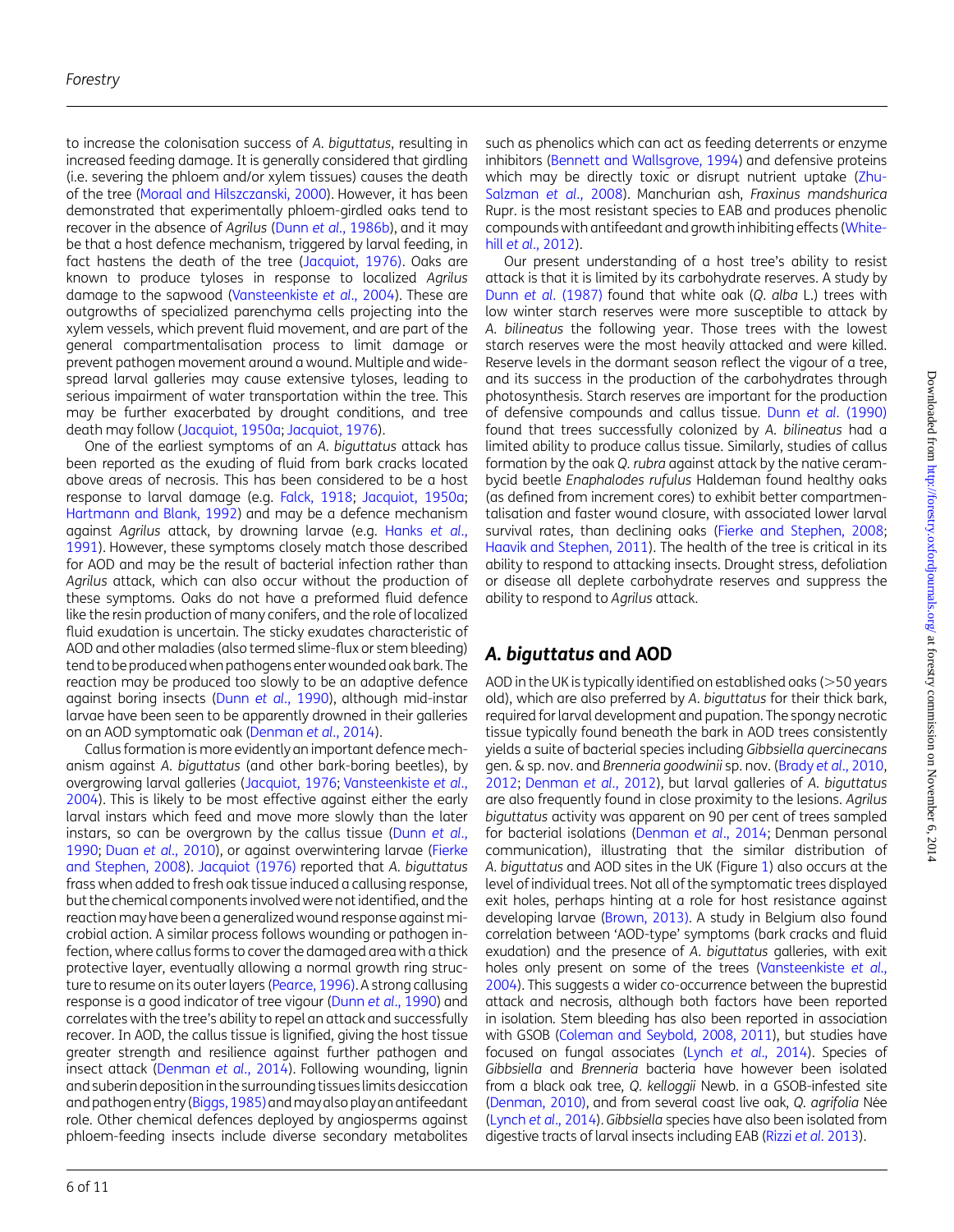At present, the interaction between A. biguttatus and the microbial component of AOD is unclear. In continental Europe, it has been reported that buprestid attack precedes the development of lesions, with wound sites facilitating infection by microorganisms ([Jacquiot, 1950b;](#page-9-0) [Hartmann and Blank, 1992](#page-9-0); [Vansteenkiste](#page-10-0) et al.[, 2004](#page-10-0)). The situation in the UK may involve bacteria exploiting areas of damage created by larval feeding; this could be essential for microbial colonisation, and the insect frass might provide an initial substrate upon which bacteria could bloom prior to tissue degradation and lesion formation.Work is underway to investigate the relationship between beetle and bacteria, but at present, the cause and effect-order remains unclear. Agrilus biguttatus may be attracted to a bacterial component of AOD or may simply be selecting weakened hosts predisposed to decline. This latter scenario would imply that both beetle and pathogen are secondary pests and that host condition is the critical factor in determining which trees suffer from AOD.

Declining oaks are likely to be attractive to A. biguttatus, but the lesions themselves may be attractive to ovipositing adults. Bleeding cankers on native black oak in North America (e.g. Q. kelloggii and Q. agrifolia) infected by Phytophthora ramorum Werres (Sudden Oak Death) have been shown to be highly attractive to bark and ambrosia beetle species that usually colonize recently dead or severely weakened trees [\(McPherson](#page-10-0) et al., 2008). The close relationship of A. biguttatus with AOD also raises the question of whether the buprestid might also be acting as a vector for the pathogens, either between individual trees or within trees via larval galleries. The sticky exudates could cause the beetles to pick up bacteria and act as an incidental vector. This type of transmission need not be limited to A. biguttatus and raises the possibility of many insect species acting as non-specific vectors, as is the case with Fire Blight, Erwinia amylovora (Burrill) Winslow [\(Hildeb](#page-9-0)rand et al.[, 2000](#page-9-0)), and oak wilt Ceratocystis fagacearum (Bretz) Hunt [\(Juzwik and French, 1983\)](#page-9-0).

If AOD bacteria are vectored by A. biguttatus, the most likely opportunities for transmission would be during feeding or egglaying. Feeding wounds on oak leaves are a possible route for infection, although they are located far from the observed symptoms. Similar transmission was recorded in the case of Dutch elm disease. The causal fungus, Ophiostoma novo-ulmi Brasier, is vectored by Scolytus bark beetles feeding on the bark of twigs in the canopy ([Webber and Brasier, 1984\)](#page-10-0). Agrilus biguttatus egg-laying takes place near the stem symptoms, but with no maternal gallery produced, any potential mode of bacterial transmission is unclear and likely requires a more complex association than is apparent. To date, no Agrilus species has been demonstrated to actively vector a plant pathogen. A small percentage of adult A. bilineatus emerging from oak trees infected with Ceratocystis fagacearum were found to be carrying spores of the fungus, but no experimental transmission was shown [\(Rexrode, 1968\).](#page-10-0)Similarly inconclusive studies upon A. biguttatus have investigated associations with fungi including Ceratocystis kubanicum Potl., of which spores have been isolated from adults [\(Kryukova, 1976\)](#page-9-0), and Fusarium eumartii Carp. ([Tiberi and Ragazzi, 1998](#page-10-0)). Fusarium solani (Mart.) Sacc. has been isolated from larval A. angustulus on oak (Bohàr, 1992), and the bacterium Pseudomonas pseudoalcaligenes Monias has been isolated from the mouthparts of Agrilus nubeculosus Fairmaire attracted to Acacia senegal (L.) Willd. ([El Atta](#page-9-0) et al., 2011), but in common with all other studies, vectoring was not demonstrated. Studies of the gut microbiota of Agrilus biguttatus and acute oak decline in the UK

A. planipennis have, however, shown that some bacterial types are present throughout the different life stages (larvae, pre-pupa, pupa and adult) indicating potential for longer-term associations ([Vasanthakumar](#page-10-0) et al., 2008).

#### Management considerations for AOD-affected areas

Any proposed management programme should consider that A. biguttatus is a native British beetle and, until recently, considered rare. At this time, whether it has a causal role in AOD is unclear, and to date, there is no evidence to contradict its status as a secondary stem-boring beetle attacking weakened oak. In woodland managed for conservation, a low level of tree death partly mediated by Agrilus would be acceptable as a natural process that helped to maintain levels of deadwood. However, if there is concern over Agrilus-associated tree death, factors that may have lowered the resistance of the tree against attack should be considered. This would include drought stress, root decay and defoliation. Such primary stress factors may be reversible, and the trees may recover. Good silvicultural management and care for underlying tree health may be sufficient to reduce the impact of this insect.

Nevertheless, A. biguttatus populations are thought to have increased considerably in parts of the UK, and unacceptable levels of colonisation of trees with high commercial or amenity value may be considered for control, for example in high-value plantations. The direct damage of larval feeding on the timber of infested oak is limited, since only the outer sapwood is affected. However, in the longer term, trees that have recovered from attacks will exhibit signs of callusing and wound-recovery, which will remain in subsequently formed wood, creating aesthetic and possibly mechanical deficiencies [\(Vansteenkiste](#page-10-0) et al., 2004). Prompt removal of severely declined or recently dead trees should limit damage to the timber caused by secondary wood-boring insects, including longhorn beetles (Cerambycidae) and oak pinhole borer (Platypus cylindrus Fab.). In a notable parallel, P. cylindrus also appears to have recently increased in abundance and is now being considered a pest species of hardwood timber [\(Tilbury, 2010\).](#page-10-0)

Agrilus biguttatus population levels are likely to be influenced by a number of natural processes, including predators and parasitoids. Harsh winters may have less influence, as overwintering stages may be cold tolerant; EAB pupae accumulate high concentrations of glycerol and antifreeze chemicals allowing them to survive cold winters [\(Crosthwaite](#page-8-0) et al., 2011). A study investigating the biotic causes of mortality in EAB found host tree defences to be the most important mortality factor, followed by woodpecker ac-tivity (Duan et al.[, 2010](#page-8-0)). However, predation rates by woodpeckers has been shown to vary greatly between individual trees (0-100 per cent of pupae and large larvae) [\(Lindell](#page-9-0) et al., 2008). Predation of A. biguttatus by woodpeckers may be locally important in the UK (D. Inward, personal observation), and maintaining environments attractive to woodpeckers may help to regulate populations of the buprestid. Larvae of A. biguttatus are known to be parasitized by wasps including the ichneumonid Deuteroxorides elevator Panzer ([Kenis and Hilszczanski, 2004\)](#page-9-0) and the braconid Spathius curvicaudis Ratzeburg [\(Moraal and van Achterberg, 2001\)](#page-10-0). The latter is a native species that locates larvaewithin the bark before layingmultiple eggs on or close to it [\(Shaw, 1988\)](#page-10-0). With a multivoltine life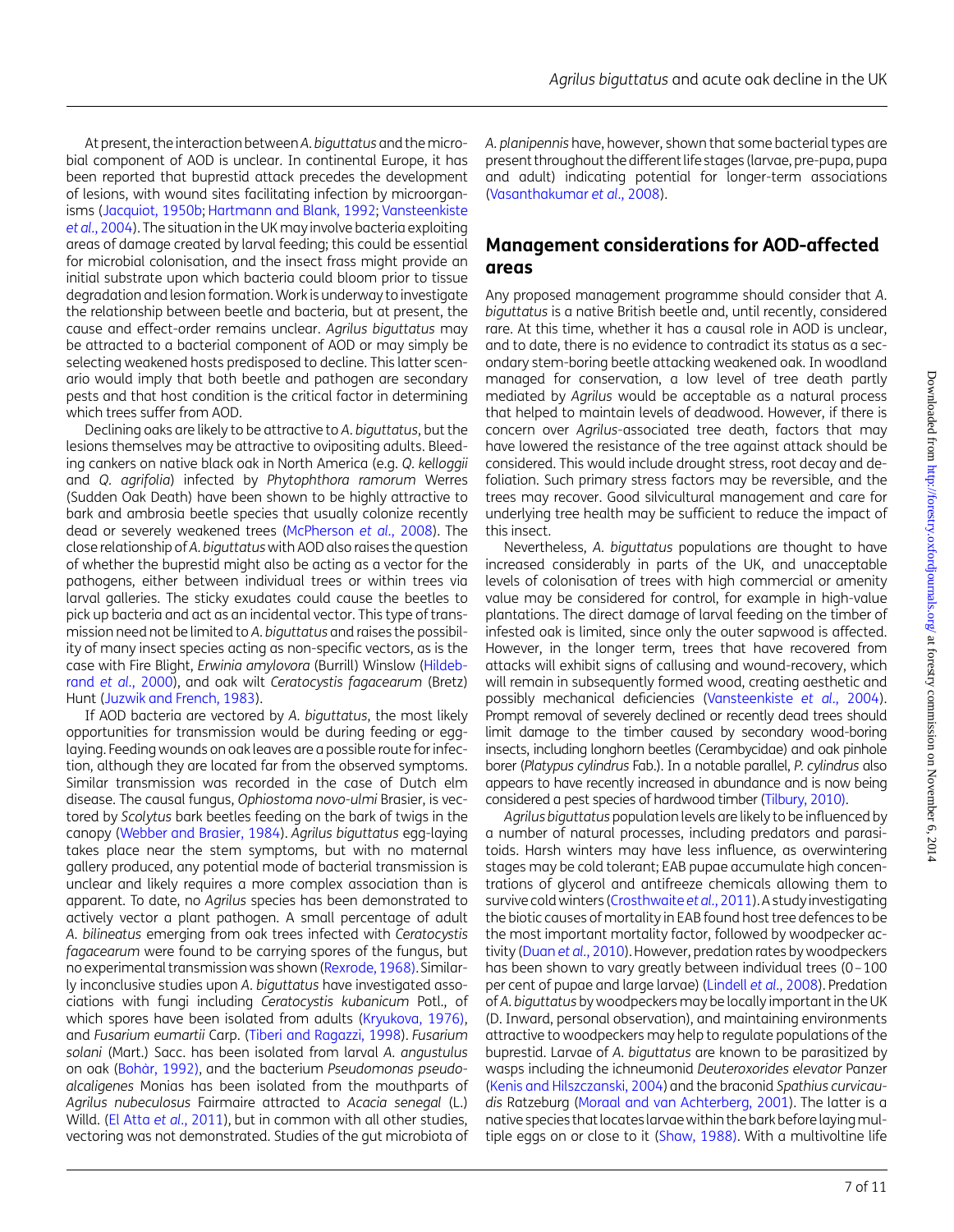cycle, the wasp has the potential to respond rapidly to an increasing prey population, yet its importance in this role has yet to be evaluated. The related species Spathius agrili has been shown to have significant impacts on A. planipennis populations in China, where the wasp and buprestid are native. Parasitism rates of up to 90 per cent have been demonstrated in some ash tree stands [\(Yang](#page-10-0) et al.[, 2010](#page-10-0)), and the wasp is currently being investigated as a potential biocontrol agent in the USA (Gould et al.[, 2011](#page-9-0)).

Management of A. biguttatus has not been studied in Britain but has been considered in a range of forests in continental Europe [\(Wachtendorf, 1955](#page-10-0); [Hartmann and Kontzog, 1994](#page-9-0); [Oosterbaan](#page-10-0) et al.[, 2001;](#page-10-0) Evans et al.[, 2004](#page-9-0)). Management of trees with stem bleeds should follow advice to minimize the spread of bacteria (see below). Specific management should focus on those that exhibit a sudden and rapid decline, including significant foliage and twig loss, and signs of Agrilus presence (exit holes and galleries beneath the bark). Removal of heavily colonized trees may reduce population growth, but caution is urged to avoid the creation of open habitat where sun-warmed stems offer attractive new oviposition sites to female beetles. This can be countered by underplanting with shade-bearing woody species ([Wachtendorf, 1955\)](#page-10-0) or mixed species edge planting, especially along the southern side of woodland. Removal of colonized trees should be completed prior to the spring emergence of new adults, and the bark may be removed from stems and destroyed to prevent later emergence of beetles that have completed larval development. Movement of wood, particularly as firewood, has been identified as an important pathway in the dispersal of many xylophagous insects ([Haack](#page-9-0)et al., [2010](#page-9-0)), and the destination of any infested material should be considered. Smaller branch material is not utilized by A. biguttatus and can remainin situ, and trees standing dead formore than a year will be unlikely to yield any further individuals. If replanted, young oak will not provide a resource for Agrilus, until the trees mature  $(>50$ years old) and bear a suitably thick bark layer.

Direct chemical control of the beetle would prove difficult due to its cryptic life cycle, spent primarily beneath the bark. Pyrethroid insecticides, applied externally to the stem, have been used experimentally with some effect [\(Habermann and Preller, 2003](#page-9-0)), where the application of the insecticide prior to adult emergence gave good control of beetles in their pupal chambers within the outer bark, but did not penetrate to affect the feeding larvae in the phloem or sapwood. Systemic insecticides have been successfully trialled in North American ash trees against EAB via soil drenches, trunk injections and spraying of the lower stem. If the trees had not declined too far, control was often effective using these treatments, although success on larger trees was more inconsistent (Herms et al.[, 2009](#page-9-0)). Drawbacks include the need for regular repeat applications, and the associated expense, although this might be justified for important amenity trees. However, systemic insecticides used on a keystone species such as oak would cause the mortality of many other non-target invertebrates. In the EU, several neonicotinoid pesticides are currently subject to a two-year ban owing to their negative effects on non-target insect species such as bees.

Acute oak decline is not a quarantine disease in the UK, so there are no statutory requirements regarding disease management. Management decisions should therefore be guided by prevention of spread and protection of areas not yet affected. Once a better understanding of the significance of Agrilus in AOD is obtained,

specific evidence-based management research can get underway. Until then however, recommendations are based on the precautionary approach as set out by [Denman](#page-8-0) et al. (2010). Considering that Agrilus and bacteria appear to be the two key factors in AOD, managing destruction of the bark layers that they occupy may be the most important aspect to reducing spread. Removing and burning these layers within a very short time after felling should reduce the risk of spread, and sanitation of footwear and felling equipment must be carried out thoroughly as a precautionary measure.

### Conclusions and suggested research

The beetle–bacterial interaction within the AOD complex forms a key element of the syndrome but is the least understood and hence the most in need of further research. Better understanding of the abiotic stress factors predisposing an otherwise healthy oak tree to attack is essential. The point at which an oak tree becomes attractive to an ovipositing A. biguttatus should be identified through a comparative study of healthy and symptomatic trees, focusing upon the chemical basis of attraction and the role of host (and perhaps bacterial) volatile chemicals. Similarly, investigation of the status of host defences across the range of severity of AOD would identify the stage at which a tree becomes susceptible to successful attack. This may assist in the management of AOD by identifying 'at risk' trees, as well as those so heavily infested that they have little chance of recovery.

The southerly distribution of A. biguttatus in the UK is determined by specific but poorly understood environmental parameters, such as the thermal requirements of the different developmental stages. Determining the influence of temperature on development is essential to understanding how life cycle duration and seasonal timing of emergence vary across the geographical range of the beetle. It will inform management and enable predictions to be made about the impact of climate change.

There is an absence of data on population levels of A. biguttatus in the UK, and even less is known about the status of its natural predators. Quantitative survey data on the distribution and abundance of both the buprestid and its natural predators would set a baseline from which future changes in population levels and range can bemonitored and informmanagement decisions. Of equal importance is the need to characterize the microbial component of the AOD syndrome and the pathogenic capability of individual species. Although no evidence exists to suggest that A. biguttatus is acting as a vector, the relationship between beetle and pathogens could be to be mutually beneficial, and the order of their colonisation would yield essential information regarding the pathogenic process. Only addressing these numerous and challenging knowledge gaps would provide an insight into the longer-term impacts of AOD upon our native oak species.

#### Acknowledgements

We thank Katy Reed, Jon Knight, Simon Archer, David Williams and David Wainhouse for helpful discussions around this topic and the latter for comments on the manuscript.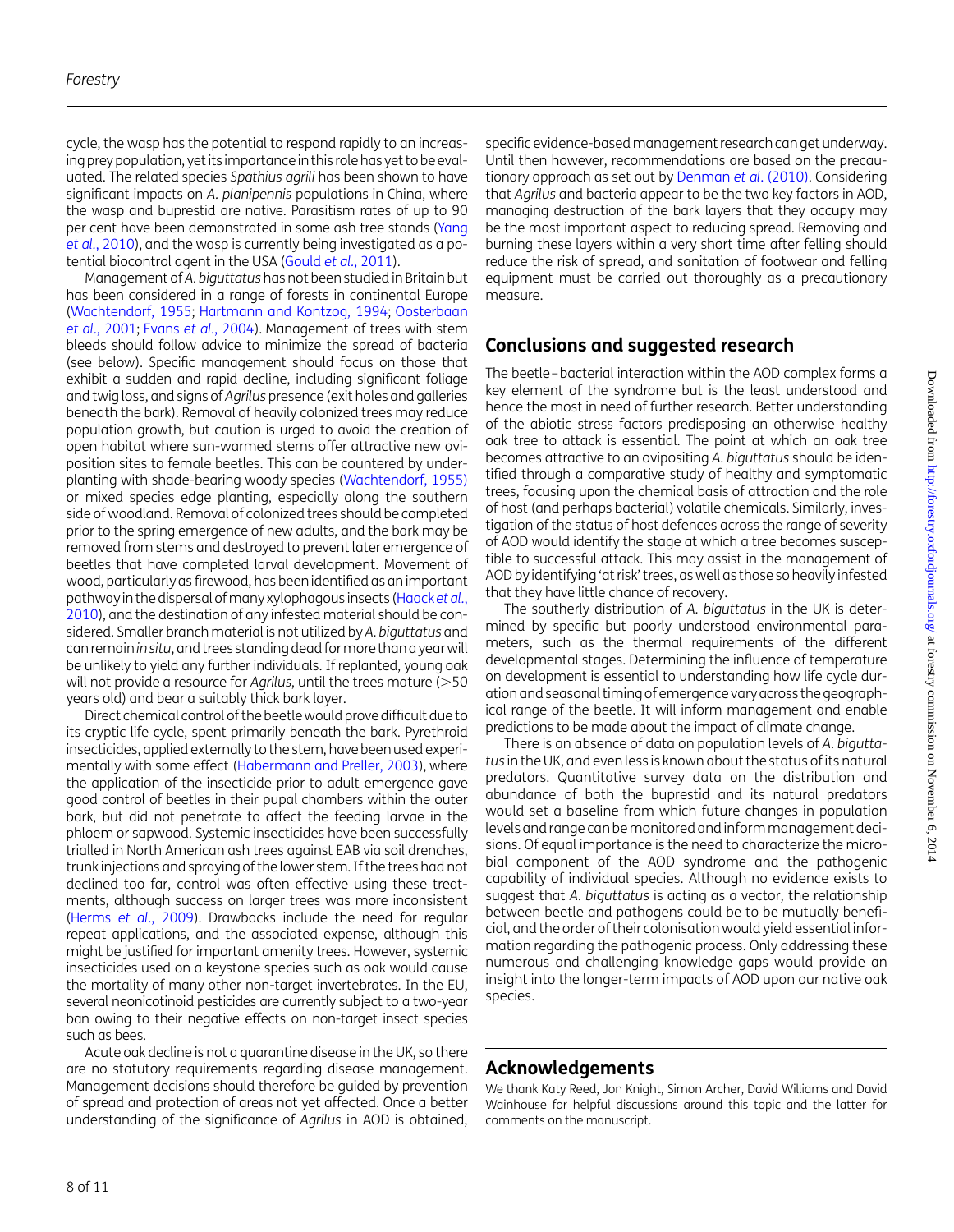# <span id="page-8-0"></span>Conflict of interest statement

None declared.

# Funding

This work was supported by the Forestry Commission.

### References

Alexander, K.A. 2003 Changing distributions of Cantharidae and Buprestidae within Great Britain (Coleoptera). Proceedings of 13th International Colloquium European Invertebrate Survey, Leiden, September 2001, pp. 87–91.<http://www.repository.naturalis.nl/document/46398> (Accessed on 17 October 2014).

Allen, A.A. 1973 Agrilus biguttatus F. (Col., Buprestidae) at Windsor; with some account of its history in Britain. Ent. Rec. J. Var. 85, 12-14.

Allen, A.A. 1988Notes onAgrilus pannonicus Pill.& Mitt. (Col.: Buprestidae) in 1985. Ent. Rec. J. Var. **100**, 25-28.

Baranchikov, Y., Mozolevskaya, E., Yurchenko, G. and Kenis, M. 2008 Occurrence of the emerald ash borer, Agrilus planipennis in Russia and its potential impact on European forestry. EPPO Bull. 38, 233–238.

Bellamy, C.L. 2008 AWorld Catalogue and Bibliography of the Jewel Beetles (Coleoptera: Buprestoidea), Vol. 4: Agrilinae: Agrilina through Trachyini. Pensoft Series Faunistica No. 79, 722 pp.

Bennett, R.N. and Wallsgrove, R.M. 1994 Tansley review no. 72. Secondary metabolites in plant defence mechanisms. New Phytol. 127, 617–633.

Bernhard, D., Fritzsch, G., Glöckner, P. and Wurst, C. 2005 Molecular insights into speciation in the Agrilus viridis complex and the genus Trachys (Coleoptera: Buprestidae). Eur. J. Entomol. 102, 599–605.

Biggs, A.R. 1985 Suberized boundary zones and the chronology of wound response in tree bark. Phytopathology 75, 1191–1195.

Bily, S. 1982 The Buprestidae (Coleoptera) of Fennoscandia and Denmark: Fauna Entomologica Scandinavica. Vol. 10. Scandinavian Science Press Ltd.

Bohàr, G. 1992 Fusarium solani causing sapstreak in sessile and pedunculate oaks. Proceedings: Recent advances in studies oak decline. Universita degli Studi, Bari, pp. 39–47.

Brady, C., Denman, S., Kirk, S., Venter, S., Rodríguez-Palenzuela, P. and Coutinho, T. 2010 Description of Gibbsiella quercinecans gen. nov., sp. nov., associated with Acute Oak Decline. Syst. Appl. Microbiol. 33, 444–450.

Brady, C., Cleenwerck, I., Denman, S., Venter, S., Rodríguez-Palenzuela, P., Coutinho, T. and De Vos, P. 2012 Proposal to reclassify Brenneria quercina (Hildebrand & Schroth 1967) Hauben et al. 1999 into a novel genus, Lonsdalea gen. nov., as Lonsdalea quercina comb. nov., descriptions of Lonsdalea quercina subsp. quercina comb. nov., Lonsdalea quercina subsp. iberica subsp. nov. and Lonsdalea quercina subsp. britannica subsp. nov., emendation of the description of the genus Brenneria, reclassification of Dickeya dieffenbachiae as Dickeya dadantii subsp. dieffenbachiae comb. nov., and emendation of the description of Dickeya dadantii. Int. J. Syst. Evol. Microbiol. 62, 1592 –1602.

Broadmeadow, M. and Ray, D. 2005 Climate Change and British Woodland. Information Note. Forestry Commission.

Brown, N. 2013 Epidemiology of Acute Oak Decline in Britain. Ph.D. thesis, Imperial College, London.

Cappaert, D., McCullough, D.G., Poland, T.M. and Siegert, N.W. 2005 Emerald ash borer in North America: a research and regulatory challenge. Am. Entomol. 51, 152–165.

Chamorro, M.L., Volkovitsh, M.G., Poland, T.M., Haack, R.A. and Lingafelter, S.W. 2012 Preimaginal stages of the emerald ash borer, Agrilus planipennis Fairmaire (Coleoptera: Buprestidae): an invasive pest on ash trees (Fraxinus). PLoS ONE 7, e33185.

Chen, Y., Ciaramitaro, T. and Poland, T.M. 2011 Moisture content and nutrition as selection forces for emerald ash borer larval feeding behaviour. Ecol. Entomol. 36, 344–354.

Coleman, T. and Seybold, S. 2008 Previously unrecorded damage to oak, Quercus spp., in southern California by the Goldspotted Oak Borer, Agrilus coxalis Waterhouse (Coleoptera: Buprestidae). Pan-Pac. Entomol. 84, 288–300.

Coleman, T. and Seybold, S. 2011 Collection history and comparison of the interactions of the Goldspotted Oak Borer, Agrilus auroguttatus Schaeffer (Coleoptera: Buprestidae), with host oaks in Southern California and South-eastern Arizona, U.S.A. Coleopts. Bull. 65, 93 –108.

Crook, D.J. and Mastro, V.C. 2010 Chemical ecologyof the Emerald Ash Borer Agrilus planipennis. J. Chem. Ecol., 36, 101-112.

Crook, D.J., Khrimian, A., Francese, J.A., Fraser, I., Poland, T.M., Sawyer, A.J. and Mastro, V.C. 2008 Development of a host based semiochemical lure for trapping emerald ash borer Agrilus planipennis (Coleoptera: Buprestidae). Environ. Entomol. 37, 356–365.

Crook, D.J., Francese, J.A., Zylstra, K.E., Fraser, I., Sawyer, A.J., Bartels, D.W. et al. 2009 Laboratory and field response of the emerald ash borer (Coleoptera: Buprestidae), to selected regions of the electromagnetic spectrum. J. Econ. Entomol. **102**, 2160-2169.

Crosthwaite, J., Sobek, S., Lyons, D., Bernards, M. and Sinclair, B. 2011 The overwintering physiology of the emerald ash borer, Agrilus planipennis Fairmaire (Coleoptera: Buprestidae). J. Insect Physiol. 57, 166–173.

Davis, E.E., French, S. and Venette, R.C. 2005 Mini risk-assessment: metallic beetle: Agrilus biguttatus Fabricius [Coleoptera: Buprestidae]. USDA: CAPS PRA. [http://www.aphis.usda.gov/plant\\_health/plant\\_pest\\_](http://www.aphis.usda.gov/plant_health/plant_pest_info/pest_detection/downloads/pra/abiguttatuspra.pdf) [info/pest\\_detection/downloads/pra/abiguttatuspra.pdf](http://www.aphis.usda.gov/plant_health/plant_pest_info/pest_detection/downloads/pra/abiguttatuspra.pdf) (Accessed on 19 December 2013).

Delatour, C. 1983 Les dépérissements de chênes en Europe. Revue For. Fr. 35, 265–282.

Denman, S. 2010 A pilot investigation of bacteria associated with oak dieback and Agrilus coaxalis infestation in the San Diego district in southern California and parallels with acute oak decline in Britain. USDA Forest Research technical report, 07-JV-11272138-054.

Denman, S. and Webber, J.F. 2009 Oak declines – new definitions and new episodes in Britain. Q. J. Forest. 103, 285–290.

Denman, S., Kirk, S.A. and Webber, J.F. 2010 Managing acute oak decline. Forestry Commission Practice Note 016.

Denman, S., Brady, C., Kirk, S., Cleenwerck, I., Venter, S., Coutinho, T. and De Vos, P. 2012 Brenneria goodwinii sp. nov., a novel species associated with acute oak decline in Britain. Int. J. Syst. Evol. Microbiol. 62, 2451–2456.

Denman, S., Brown, N., Kirk, S., Hunter, G., Jeger, M. and Webber, J. 2014 A Description of the symptoms of acute oak decline in Britain and a comparative review on causes of similar disorders on oak in Europe. Forestry doi: 10.1093/forestry/cpu010.

Domingue, M.J., Csóka, G., Tóth, M., Vétek, G., Pénzes, B., Mastro, V. and Baker, T.C. 2011 Field observations of visual attraction of three European oak buprestid beetles toward conspecific and heterospecific models. Entomol. Exp. Appl. 140, 112–121.

Duan, J.J., Ulyshen, M.D., Bauer, L.S., Gould, J. and Driesche, R.V. 2010 Measuring the impact of biotic factors on populations of immature emerald ash borers (Coleoptera: Buprestidae). Env. Entomol. 39, 1513-1522.

Dunn, J.P., Kimmerer, T.W. and Nordin, G.L. 1986a Attraction of the twolined chestnut borer, Agrilus bilineatus (Weber) (Coleoptera: Buprestidae), and associated borers to volatiles of stressed white oak. Can. Entomol. 118, 503–509.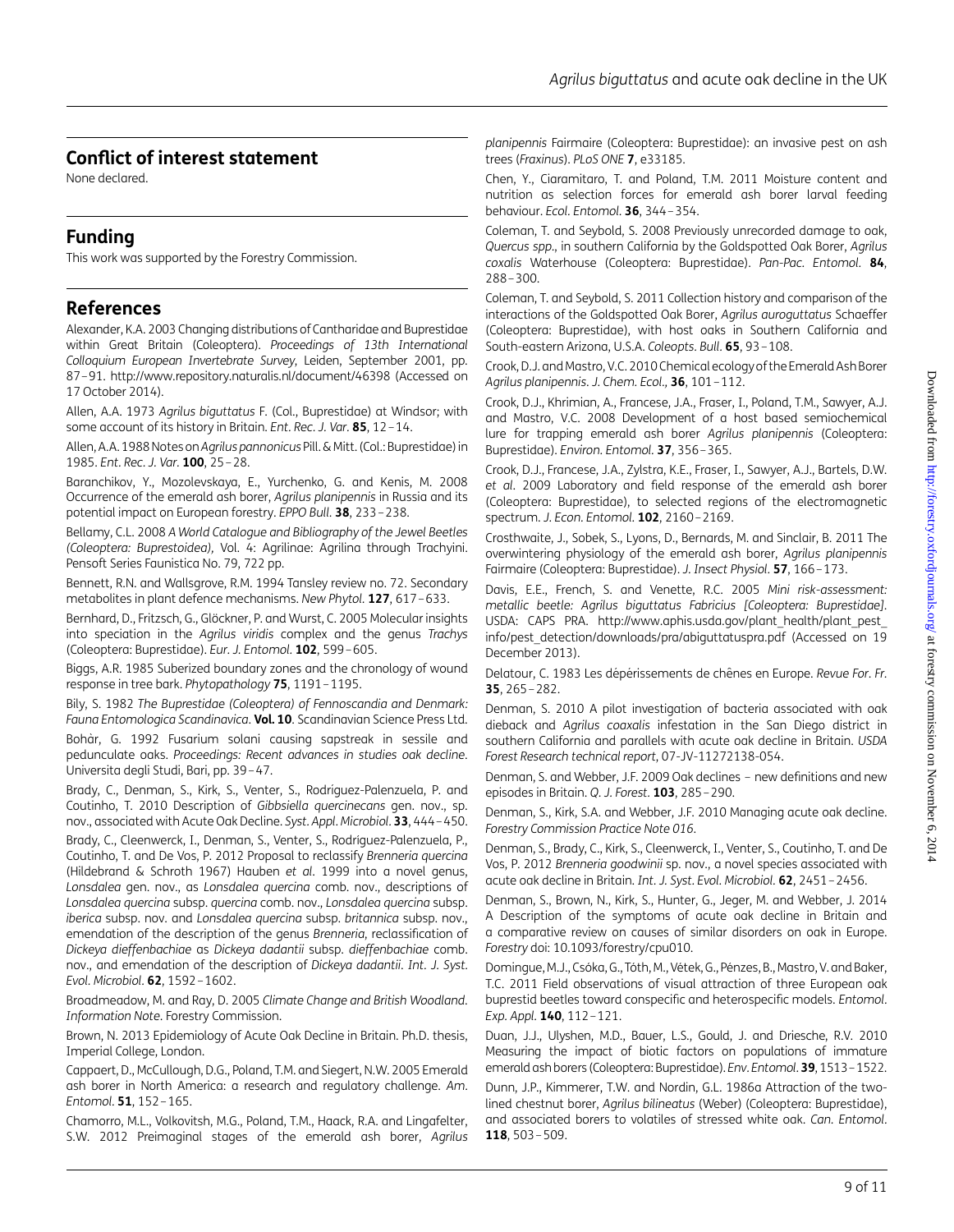<span id="page-9-0"></span>Dunn, J.P., Kimmerer, T.W. and Nordin, G.L. 1986b The role of host tree condition in attack of white oaks by the two lined chestnut borer, Agrilus bilineatus (Weber) (Coleoptera: Buprestidae). Oecologia. 70, 596–600.

Dunn, J.P., Kimmerer, T.W. and Potter, D.A. 1987 Winter starch reserves of white oak as a predictor of attack by the two lined chestnut borer, Agrilus bilineatus (Weber) (Coleoptera: Buprestidae). Oecologia. 74, 352–355.

Dunn, J., Potter, D. and Kimmerer, T. 1990 Carbohydrate reserves, radial growth and mechanisms of resistance of oak trees to phloem-boring insects. Oecologia. 83, 458–468.

El Atta, H.A., Aref, I.M. and Khalil, S.A. 2011 Increased gum Arabic production after infestation of Acacia senegal with Aspergillus flavus and Pseudomonas pseudoalcaligenes transmitted by Agrilus nubeculosus. Biotechnology. 10, 159-166.

EPPO 2011 Pest risk analysis for Agrilus anxius. EPPO 11-16987 (11-16988).

Evans, H.F., Moraal, L.G. and Pajares, J.A. 2004 Biology, ecology and economic importance of Buprestidae and Cerambycidae. In Bark and Wood Boring Insects in Living Trees in Europe, a Synthesis. Lieutier, F., Day, K.R., Battisti, A., Gregoire, J.C. and Evans, H.F. (eds). Kluwer, pp. 447–474.

Falck, R. 1918 Oak decline in Lödderitz forest district and in Westphalia. Z. Forst. Jagdwes. 50, 123–132.

Farrell, B.D. 1998 'Inordinate fondness' explained: why are there so many beetles? Science 281, 555–559.

Fierke, M.K. and Stephen, F.M. 2008 Callus formation and bark moisture as potential physical defences of northern red oak, Quercus rubra, against red oak borer, Enaphalodes rufulus (Coleoptera: Cerambycidae). Can. Entomol. 140, 149–157.

Foster, A.P. 1987 Agrilus pannonicus (Piller and Mitterpacher, 1783) (Col.: Buprestidae) and other noteworthy insects recorded from Hampstead Heath in 1984. Ent. Rec. J. Var. 99, 153–155.

Fowler, W.W. 1888 The Coleoptera of the British Islands. Vol. VI. Reeve & Co.

Francese, J.A., Oliver, J.B., Fraser, I., Lance, D.R., Youssef, N., Sawyer, A.J. and Mastro, V.C. 2008 Influence of trap placement and design on capture of the emerald ash borer (Coleoptera: Buprestidae). J. Econ. Entomol. 101, 1831–1837.

Gibbs, J. and Greig, B. 1997 Biotic and abiotic factors affecting the dying back of pedunculate oak Quercus robur L. Forestry 70, 399–406.

Gould, J.R., Ayer, T. and Fraser, I. 2011 Effects of rearing conditions on reproduction of Spathius agrili (Hymenoptera: Braconidae), a Parasitoid of the Emerald Ash Borer (Coleoptera: Buprestidae). J. Econ. Entomol. 104, 379–387.

Haack, R.A. 2005 Exotic wood borers in the United States: recent establishments and interceptions. Can. J. Forest Res. 36, 269–288.

Haack, R.A. and Benjamin, D.M. 1982 The biology and ecology of the twolined chestnut borer, Agrilus bilineatus (Coleoptera: Buprestidae), on oaks, Quercus spp., in Wisconsin. Can. Entomol. 114, 385–396.

Haack, R.A., Jendek, E., Liu, H., Marchant, K.R., Petrice, T.R., Poland, T.M. and Hui, Y. 2002 The emerald ash borer: a new exotic pest in North America. Newsl. Mich. Entomol. Soc. 47, 1–5.

Haack, R.A., Petrice, T.R. and Zablotny, J.E. 2009 First report of the European oak borer, Agrilus sulcicollis (Coleoptera: Buprestidae), in the United States. Gt. Lakes Entomol. 42, 1–7.

Haack, R.A., Petrice, T.R. and Wiedenhoeft, A.C. 2010 Incidence of bark- and wood-boring insects in firewood: a survey at Michigan's Mackinac Bridge. J. Econ. Entomol. **103**, 1682-1692.

Haavik, L.J. and Stephen, F.M. 2011 Factors that affect compartmentalization and wound closure of Quercus rubra infested with Enaphalodes rufulus. Agric. Forest Entomol. 13, 291–300.

Habermann, M. and Preller, J. 2003 Studies on the biology and control of two-spotted lichen buprestid (Agrilus biguttatus Fabr.). Forst Holz. 58, 215–220.

Hackett, D.S. 1995 The jewel beetle Agrilus pannonicus in the London area. London Naturalist; J. London Nat. Hist. Soc. 74, 161–164.

Hanks, L.M., Paine, T.D. and Millar, J.G. 1991 Mechanisms of resistance in Eucalyptus against larvae of the eucalyptus longhorned borer (Coleoptera: Cerambycidae). Environ. Entomol. 20, 1583 –1588.

Hartmann, G. and Blank, R. 1992 Winter frost, insect defoliation and Agrilus biguttatus Fabr. as causal factors of oak decline in northern Germany. Forst Holz. 47, 443–452 (in German).

Hartmann,G. and Kontzog, H.G. 1994 Beurteilung des Gesundheitszustandes von Alteichen in vom 'Eichensterben' geschädigten Beständen-Anleitung zur Durchführung von Sanitärhieben gegen Eichenprachtkäfer (Agrilus biguttatus). Forst Holz 49, 216-217. (in German).

Herms, D.A., McCullough, D.G., Smitley, D.R., Sadof, C., Williamson, R.C. and Nixon, P.L. 2009 Insecticide options for protecting ash trees from emerald ash borer. North Central IPM Center factsheet. [http://www.emeraldashborer.](http://www.emeraldashborer.info/files/multistate_eab_insecticide_fact_sheet.pdf) [info/files/multistate\\_eab\\_insecticide\\_fact\\_sheet.pdf](http://www.emeraldashborer.info/files/multistate_eab_insecticide_fact_sheet.pdf) (Accessed on 17 October 2014).

Hildebrand, M., Dickler, E. and Geider, K. 2000 Occurrence of Erwinia amylovora on insects in a fire blight orchard. J. Phytopathol. **148**, 251-256.

Hodge, P. 2010 Agrilus cuprescens and A. cyanescens Ratzberg established in Britain. Coleopterist 19, 85–88.

Jacquiot, C. 1950a Relationships between attacks by Agrilus biguttatus Fab. and some cases of decline in oaks. Rev. Pathol. Vegetale Entomol. Agr. Fr. 39, 171-182.

Jacquiot, C. 1950b Causes of the formation of woody tumours observed in oaks attacked by Agrilus biguttatus Fab. (Coleoptera, Buprestidae). Comptes rendus, Acad. Sci. 231, 1552-1554.

Jacquiot, C. 1976 Tumors caused by Agrilus biguttatus Fab. attacks on the stems of oak trees. Marcellia 39, 61-67.

Jactel, H., Petit, J., Desprez-Loustau, M., Delzon, S., Piou, D., Battisti, A. and Koricheva, J. 2012 Drought effects on damage by forest insects and pathogens: a meta-analysis. Glob. Chang. Biol. 18, 267–276.

James, T. 1994 Agrilus sulcicollis Lacordaire (Buprestidae) a jewel beetle new to Britain. Coleopterist. 3, 33–35.

Jendek, E. and Grebennikov, V.V. 2009 Agrilus sulcicollis (Coleoptera: Buprestidae), a new alien species in North America. Can. Entomol. 141, 236–245.

Juzwik, J. and French, D.W. 1983 Ceratocystis fagacearum and C. piceae on the surfaces of free-flying and fungus-mat inhabiting nitidulids. Phytopathology. 73, 1163-1168.

Kenis, M. and Hilszczanski, J. 2004 Natural enemies of Cerambycidae and Buprestidae. In Bark and Wood Boring Insects in Living Trees in Europe, a Synthesis. Lieutier, F., Day, K.R., Battisti, A., Gregoire, J.C. and Evans, H.F. (eds). Kluwer, Dordrecht, the Netherlands. pp. 447–474.

Kovacs, K.F., Haight, R.G., McCullough, D.G., Mercader, R.J., Siegert, N.W. and Liebhold, A.M. 2010 Cost of potential emerald ash borer damage in US communities, 2009 –2019. Ecol. Econ. 69, 569–578.

Kryukova, E.A. 1976 Insects and vascular mycosis of oak. Zashchita Rastenii  $5, 42-43.$ 

Levey, B. 1977 Coleoptera: Buprestidae. Handbooks for the identification of British insects, Part V: Vol. 1b. Royal Entomological Society of London.

Lindell, C.A., McCullough, D.G., Cappaert, D., Apostolou, N.M. and Roth, M.B. 2008 Factors influencing woodpecker predation on emerald ash borer. Am. Midl. Nat., 159, 434–444.